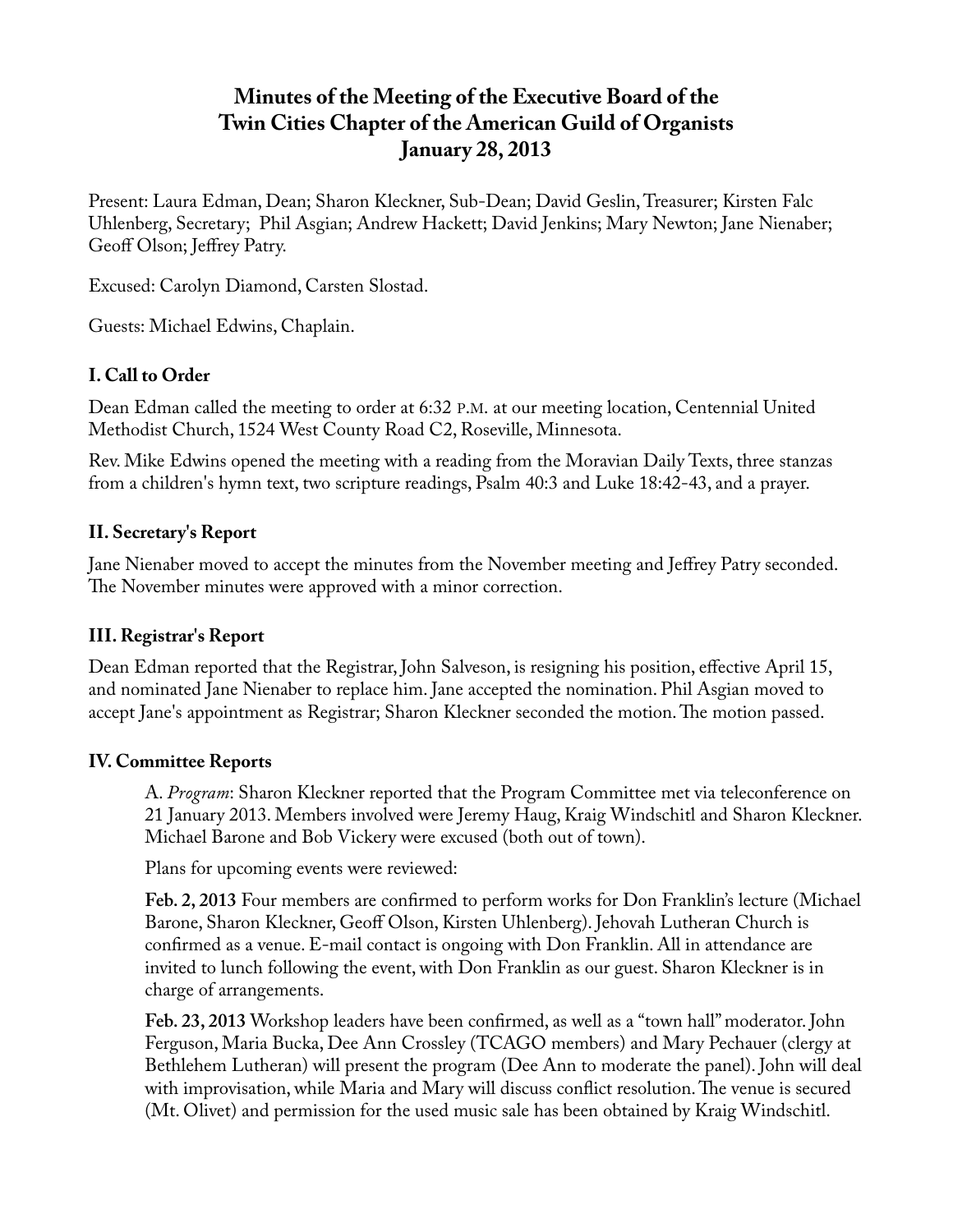Jeremy Haug has reserved a room at The Malt Shop for lunch, with all invited. Haug and Windschitl are in charge of arrangements.

**May 10, 2013** Member Recital. There is a tentative program planned with several performers. Membership status is in question for two folks who appear not to be TCAGO members. This is a firm requirement for participation for performers. We are working with them to become members if they wish to play. The venue is confirmed (Shepherd of the Valley Lutheran) along with permission for a wine and cheese reception. Repertoire will be "less-heard" pieces. Jeremy Haug and Kraig Windschitl are in charge.

B. *Website Committee*: The committee set an informal goal of having website content from content writers by the third week of February. David Jenkins and Laura Edman will be available at the February 2 event to help members register on the new website.

C. *Publicity*: Geoff Olson reported that photos of chapter events were sent to *TAO*.

D. *Student Competition*: Mary Newton reported that the competition has seven competitors this year, with one from last year returning. It will be held on April 6, 2013.

E. *Education/Outreach*: Phil Asgian reported that Pipe Organ Discovery Day is set for February 16 and that Margaret Gohman and David Lim (a former PODD attendee) will be assisting students at the organs.

F. *Audit*: Phil Asgian reported that he and Martin Stachnik will have findings and recommendations to give to the Board next meeting.

G. *Investment*: David Geslin reported that the Chapter's investments are up this year by about \$18,000, and they will be making a decision on the contribution for the general budget.

## **V. Treasurer's Report**

David Geslin reported on the Chapter's finances; Phil Asgian moved to accept the Treasurer's report and David Jenkins seconded. The report was approved.

#### **VI. Professional Affiliations**

The listing on the chapter website of events given by other organizations was discussed. It was determined that the listing of non-chapter events should be approved by the Program Committee. Such events would be listed on the website's "Other Events" page.

#### **VII. New Business**

A. *Nomination Committee Chair*: Kris Langlois has agreed to chair the Nominating Committee for next year's Board elections. Sharon Kleckner moved to accept her appointment; Phil Asgian seconded the motion. The motion passed.

B. *mnuet.com*: Considerable discussion was held on the topic of membership on a website that provides advertising, publicity, and social media services for Twin Cities arts organizations. The fee for an organization of the Chapter's size is \$150/year. It was decided to not pursue membership at this time.

C. *Region VI Convention Sponsorship*: The Springfield, Missouri Chapter requested sponsorship as a donor or advertiser for its 2013 Convention. After discussion, David Jenkins moved that